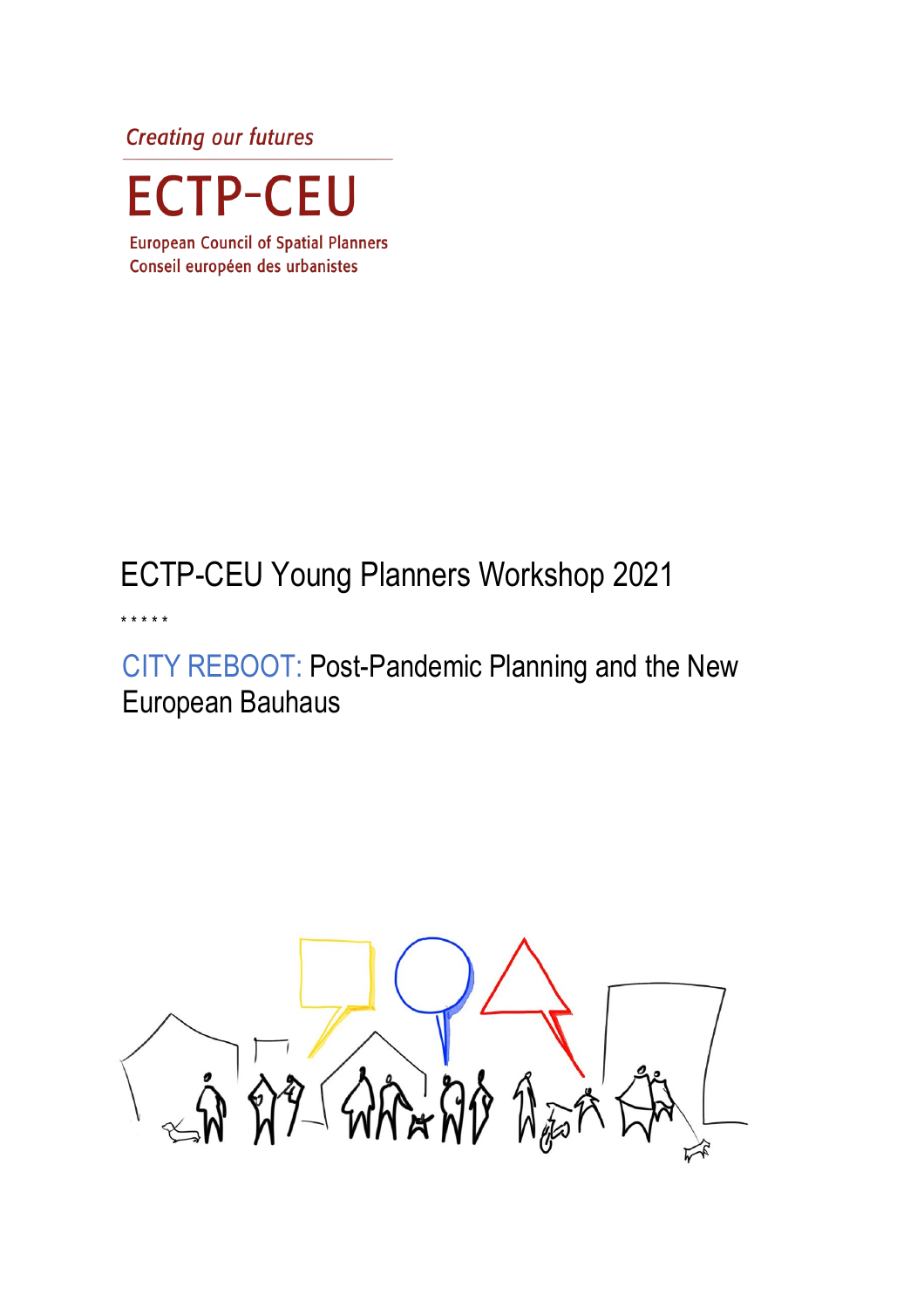## I. YOUNG PLANNERS WORKSHOP: An ECTP-CEU Project

ECTP-CEU (the European Council of Spatial Planners – Conseil Européen des Urbanistes), founded in 1985, brings together 40 000 spatial planners with 27 professional town planning associations and institutes from 25 European countries.

It is an umbrella association providing its members with a common framework for planning practice, planning education, continuing professional development and the definition of professional responsibilities.

ECTP-CEU sets standards of education and conduct for the planning profession; identifies, celebrates and rewards examples of good planning all over Europe; and engages in dialogue with local, national and European governments.

In accordance with these objectives, the initiative of the Young Planners' Workshop seeks to set out young planners' perspectives and experiences within the context of new European paradigms.

# II. PROJECT DESCRIPTION: CITY REBOOT: Post-Pandemic Planning and the New European Bauhaus

The topic relies on the New European Bauhaus initiative launched in order to open the door to a more holistic approach to our built environment, seeking to combine design, sustainability, accessibility, affordability, and investment to help deliver the European Green Deal and to enhance, at the same time, economic, social, environmental and cultural values. This Initiative sets out the shared values regarding sustainability, aesthetics, and inclusiveness.

The 2021 Young planners workshop's primary purpose is to identify and collect best practice examples and innovative projects and ideas, both in practice and education. In that manner, the workshop should serve as an information platform to actively engage young professionals and academics to rethink and discuss post-pandemic city and reach a large audience via ECTP member organisations.

City reboot refers to the act or an instance of starting anew or making a fresh start on the Bauhaus ideas.

Covid-19 crisis, using equitable recovery planning across Europe backed by broader resilience, renewal, and growth programs, which should be taken as a starting ground for the Workshop.

In this workshop, the ECTP-CEU seeks to contribute to the debate on the ability of planning to find innovative ways of balancing spatial and urban development with sustainability, aesthetics, and inclusiveness in the post-pandemic world. The essential ECTP-CEU goal is to contribute to the Co-design phase of the New European Bauhaus by sharing successful examples in the planning domain and create a starting ground for developing new ideas that could be further submitted within New European Bauhaus pilots, supported by specific calls for proposals.

This workshop seeks innovative projects from participating countries which manage this complex relationship, and we ask that they be brought as exemplars for learning between nations. These might include:

- sharing innovative examples of planning practice, theory and education aimed at the creation of beautiful, sustainable, inclusive living
- sharing innovative ideas investigating and providing understanding of relevant theories, concepts, theoretical models, instruments of both planning and governance that can reboot the city and provide more beautiful. sustainable and inclusive living environment.
- addressing challenges that prevent us from living together in harmony with ourselves and with the environment in the post-pandemic world.

We invite proposals to explore one of the topics listed above, but not limited to only those.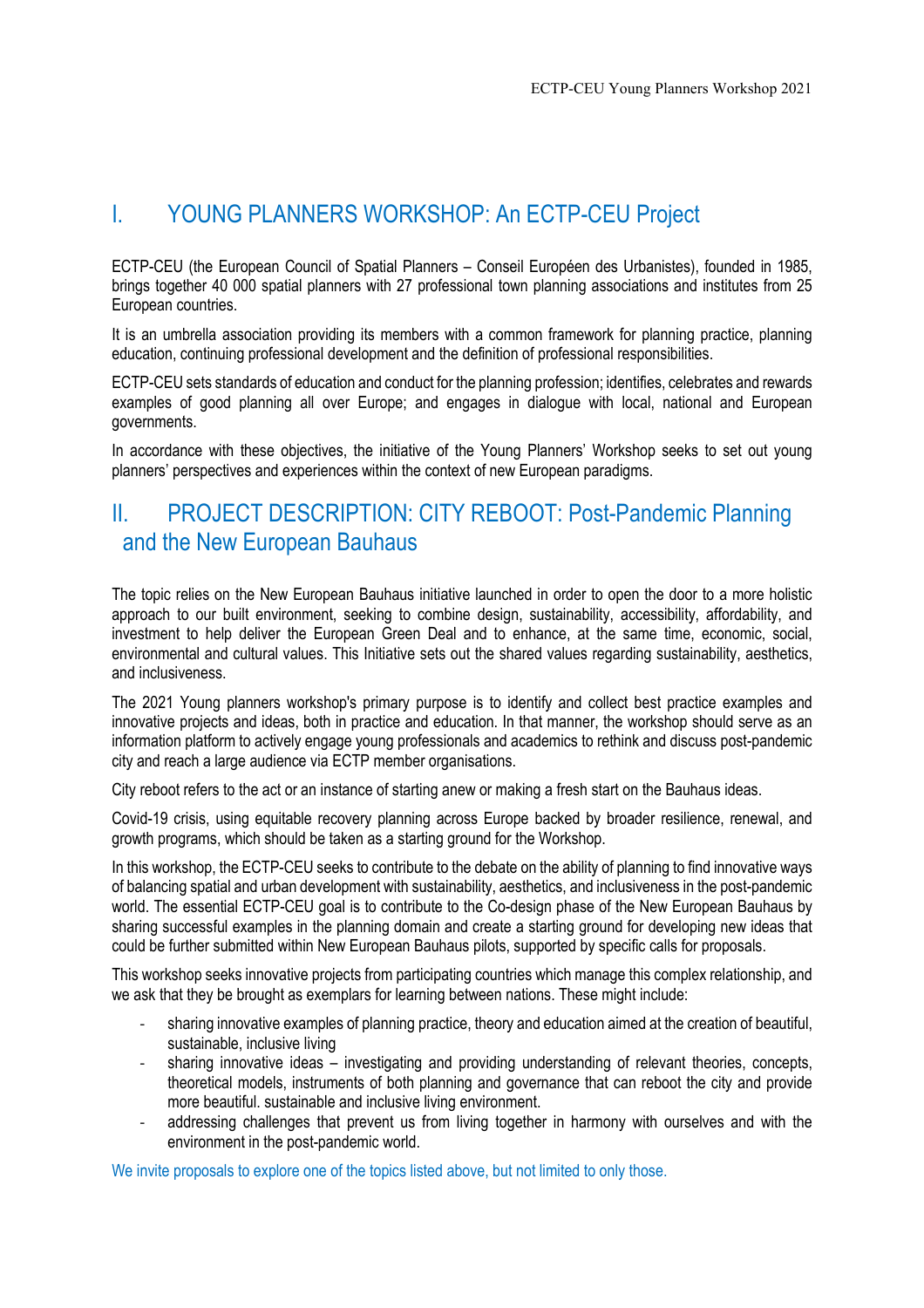# III. RULES FOR ADMISSIONS: ABSTRACTS

- Projects are led by young people aged less than 35 years. In the group at least half of the participants must be under 35 years.
- Projects can be presented by individual submission or by groups of up to 3 participants maximum.
- Maximum number of Workshop participants: 25 people.
- Submissions must include: 1) names of participants, 2) current professional situation, 3) short biography up to 100 words, 4) e-mail, 4) abstract up to 300words.
- Submissions to be made by email to vladandjokic.ectp.ceu@gmail.com and secretariat@ectp-ceu.eu
- Abstracts Submission Deadline: 29th April 2021.
- Communication of acceptance: 06th May 2021.
- Guidelines for abstracts: 1) Title, abstract of no more than 300 words maximum, up to 6 keywords, only in English; 2) Ms Word format, font and size is Arial 10, no images, do not use any footnotes, reference format 'Harvard style'.
- Through the submission, the participants are granting the ECTP-CEU the authors' rights and full permission to publish abstracts.

# IV. RULES FOR PAPERS / FINAL PRESENTATION

Papers for final presentations will have to meet the following requirements:

| General:                  | Author's name, affiliation and contact at the beginning.<br>Papers should not exceed 12 Pages that is approx. 4000 words, including figures,<br>abstract and references (which should number no more than 50).                                                                                                                                                                                                                                                                                                                                                                                                          |
|---------------------------|-------------------------------------------------------------------------------------------------------------------------------------------------------------------------------------------------------------------------------------------------------------------------------------------------------------------------------------------------------------------------------------------------------------------------------------------------------------------------------------------------------------------------------------------------------------------------------------------------------------------------|
| Language:<br>File Format: | English, please use UK (British English) spelling.<br>Filename: author's name.<br>All texts are submitted as a Word document.<br>Font Size: Arial 10; Line Spacing: Multiple 1,15u<br>Paragraph format with no spacing before or after and no justification.<br>Limit the text to two levels at the most (Sections and Sub-sections). The structure<br>should include numbered paragraphs. This should adopt the following style:<br>Chapters: 1. Introduction. 2.  3.  etc. Chapter Sub-Headings: 1.-1.1.-1.2.- 2-<br>$2.1 - 2.2 - etc.$<br>References: Harvard Style.<br>All submissions are made in electronic form. |
| Figures                   | Figures are submitted as .jpg documents, min.res 300dpi, RGB format. Please send<br>all figures as a single .zip file.                                                                                                                                                                                                                                                                                                                                                                                                                                                                                                  |

# V. FINANCIAL SUPPORT/GRANTS

Financial support will be given according to the following criteria:

- 1. First time participants can receive up to 200 Euros per person.
- 2. Second time participants can receive up to 125 Euros per person.
- 3. Priority: students and long-distance visitors

Grants will be distributed after the conclusions in Athens. The financial support is given for travel expenses, and as such can be affected by COVID-19.